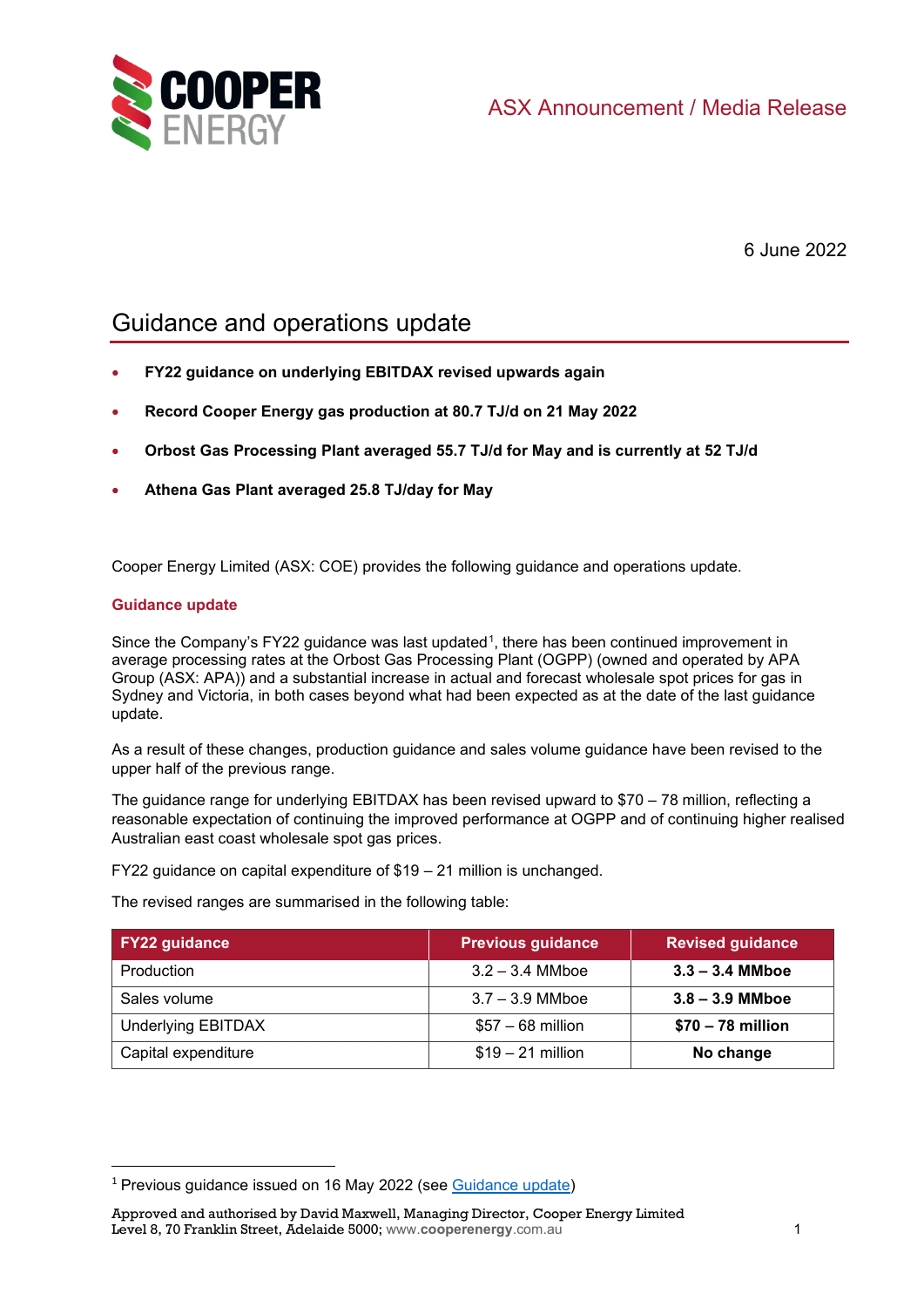

# **Operations update**

# **Gippsland Basin**

### *Orbost Gas Processing Plant and Sole gas field*

At OGPP the average processing rate for May was 55.7 TJ/d, 36% higher than the average April processing rate of 41TJ/d. OGPP performed at or above 60TJ/d for 21 days during May, with a maximum rate of 66 TJ/d achieved. The OGPP processing rate was reduced to 36.4TJ/d on average during absorber cleans for 8 days in May.

# **Otway Basin**

#### *Athena Gas Plant and Casino Henry Netherby (CHN) gas fields*

The average processing rate at the Athena Gas Plant was 25.8 TJ/d in May, 18% higher than the April processing rate of 21.8 TJ/d. Work to optimise combined plant and field performance is ongoing.

#### *Henry Undeveloped Reserves reclassification*

As advised in the Offshore Otway gas hub growth plan update to the ASX[2](#page-1-0), the Otway Phase 3 Development project has been revised to be based around the development of the Annie gas field. In addition, planning to drill the Elanora exploration prospect and other low-risk, high deliverability exploration prospects is progressing in parallel with the Annie development.

Further development of the Henry gas field will be deferred for inclusion in a future campaign, resulting in a reclassification of Henry Undeveloped Reserves to Contingent Resources. This will be reflected in the FY22 Reserves and Contingent Resources report, to be released in August 2022 along with the FY22 fullyear results. The estimated impact on FY22 Casino Henry Netherby (CHN) 2P Reserves is a reduction of approximately 27.3 PJ (COE net). This will be confirmed upon completion of year end reserve review. The Annie 2C Contingent Resource of 31.8 PJ will be classified as 2P Reserves at FID.

Ownership interests of the Athena Gas Plant and CHN fields are Cooper Energy (50% and Operator), Mitsui E&P Australia Pty Ltd (25%) and Peedamullah Petroleum Pty Ltd (25%).

#### **Gas sales volumes**

In May, the average gas price in the Victoria and Sydney spot markets continued to increase and were \$32.95/GJ and \$29.87/GJ respectively. During May, Cooper Energy sold 367 TJ of production surplus to Gas Sales Agreement nominations into the spot market at prices aligned with these averages (less transport costs). All daily nominations for Sole customers continue to be met, averaging 47.3 TJ/d for May.

# **Cooper Basin**

#### *Exploration*

In ex-PEL-92 (PRLs 85-104), onshore South Australia, Cooper Energy participated in drilling two oil exploration wells (Cooper Energy 25%, Beach Energy 75% and Operator).

Hummocky-1, spudded on 2 May 2022, was plugged and abandoned on 8 May 2022, having drilled to a total depth of 1,983 metres and failing to encounter significant hydrocarbons in the primary target Namur reservoir. Bangalee-1 was a discovery and cased and suspended as a future oil producer, as reported in the April operations update

<span id="page-1-0"></span><sup>2</sup> Announced to the ASX on 18 May 2022 (see [Offshore Otway gas hub growth plan\)](https://www.cooperenergy.com.au/Upload/Documents/AnnouncementsItem/2022.05.18-Offshore-Otway-gas-hub-growth-plan.pdf)